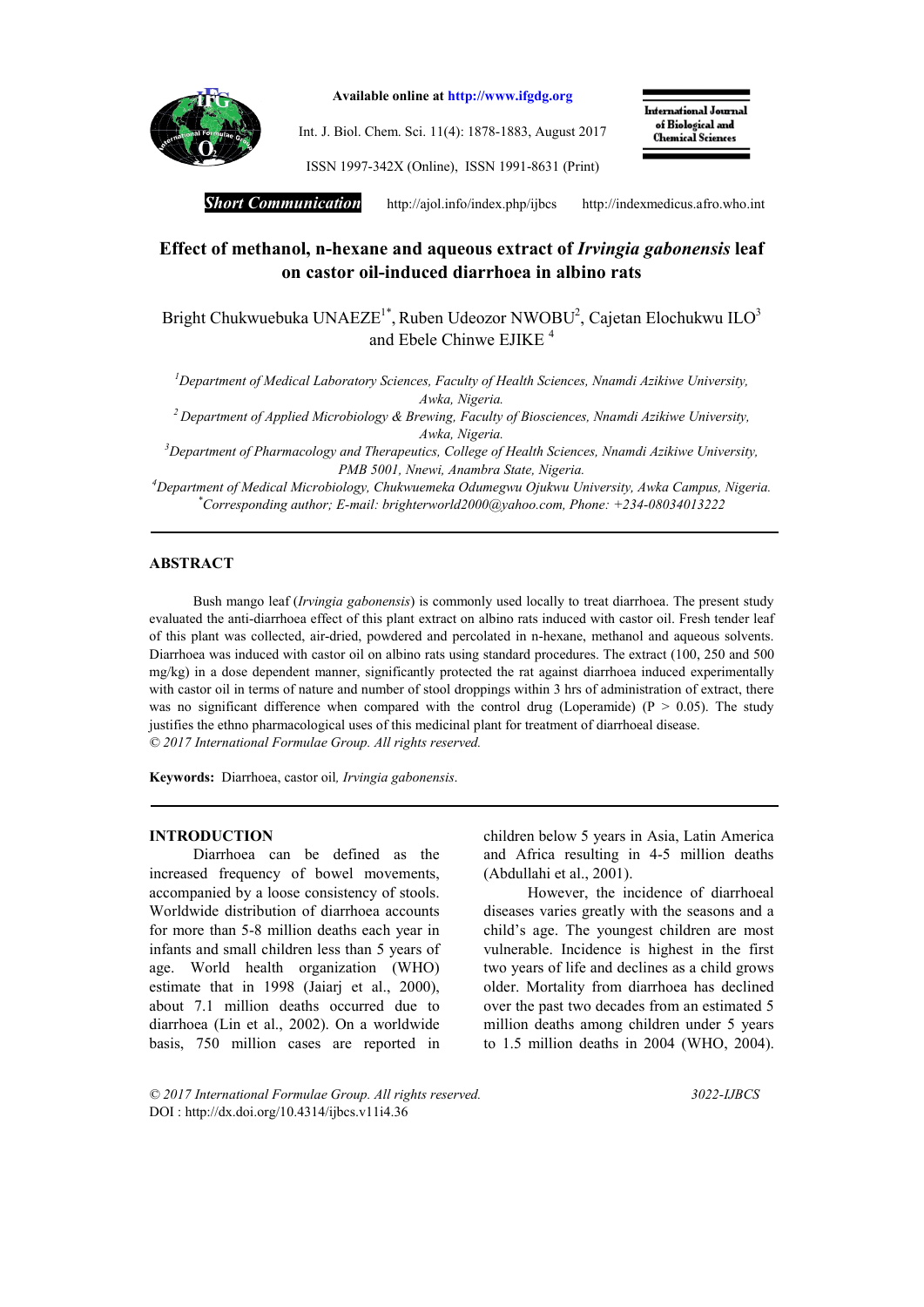In an effort to tackle the problems of diarrhoea, the world Health Organization (WHO) has established diarrhoea disease control programme (DDC) which includes studies of traditional medicinal practices together with the evaluation of health education and prevention approaches (3,4). In most parts of the developing countries, particularly Africa, the use of herbal remedies in management of diarrhoea is a common practice. *Irvingia gabonensis* is a tree plant popularly known as wild or Africa mango. The plant occurs freely in many parts of Africa. It belongs to the family Irvingiaceae, It is identified by various names such as "bush mango", "dika nut" tree, "Ugiri" in Igbo, "Goron" or "Biri" in Hausa and "Apon" in Yoruba. The variability of the phytochemical compounds of each plant may explain why traditional medicine uses the combination of both plants to increase the antioxidant activities. (Koevi et al., 2015).

They have been proved to contain pharmacologically active ingredients which have over the years been exploited in traditional medicine for the treatment of various human and animal diseases (Adamu et al., 2006).

Recently, Raji et al. (2001) reported anti-diarrhoeal and anti-ulcer properties of *I. gabonensis*. Okorondu et al. (2013) observed that the inhibitory action of the plant extracts could be attributed to the presence of the phytochemical constituents in the plant extracts such as alkaloid, flavonoid and saponin. Castor oil is a ricinoleate (Mckeon et al., 1999) and its diarrhoea inducing property is known to be due to its active metabolite ricinoleic acid which increases peristaltic activity and alters permeability of the intestinal mucosa membrane to electrolytes. The objective of the study was to determine the therapeutic effect of the plant extract in rats induced with castor oil.

# MATERIALS AND METHODS Plant collection

*Irvingia gabonensis* leaf was collected from Lilu town in Ihiala L.G.A of Anambra State, Nigeria. The plant was identified and authenticated in the Department of botany,

Nnamdi Azikiwe University, Awka Nigeria where the sample was deposited. The leaves spread out and dried on a clean surface under a shade at room temperature to exclude direct Sunlight in order to prevent the active constituents of the leaves from being degraded due to photochemical reactions. It was air dried for about eight days after which, it was observed to be dried. The dried leaves were gathered, and crushed with grinder. The powder was weighed using an electric weighing balance by Kern ALS 220 – 4. The powder was then stored in an air tight bag at room temperature and used for further extraction.

#### Preparation of plant extract

The ground leaf was prepared in three ways to get the extracts.

### *Aqueous extract (Maceration Method)*

Maceration method was used for aqueous extraction and powdered leaf of *Irvingia gabonensis* was used. 150 g of the plant was weighed and put in 375 ml of distilled water and allowed to stand for 48 hrs, agitate or shake for 45 mins. The extract was filtered using British standard mesh filter and first muslin cloth and concentrated by using air drying under constant air current and water bath at 50 °C. The extract was then transferred into a clean container and stored in the refrigerator until required for use.

# *Organic solvent extraction by maceration*

This was carried out at Pharmacognosis Department, Faculty of Pharmaceutical Sciences, Agulu. 150 g of the plant sample was transferred into 1000 ml volumetric flask, and then 375 ml of solvent (methanol and n-hexane) were added. This was covered and allowed for 48 hrs with continuous shaking, filtered and transferred to rotary evaporator for concentration. The extract was then transferred into a clean container and stored in the refrigerator until required for use.

## *Extraction by Soxhlet method*

This method was carried out by continuously extracting a sample with a nonpolar organic solvent for about 4-6 hrs.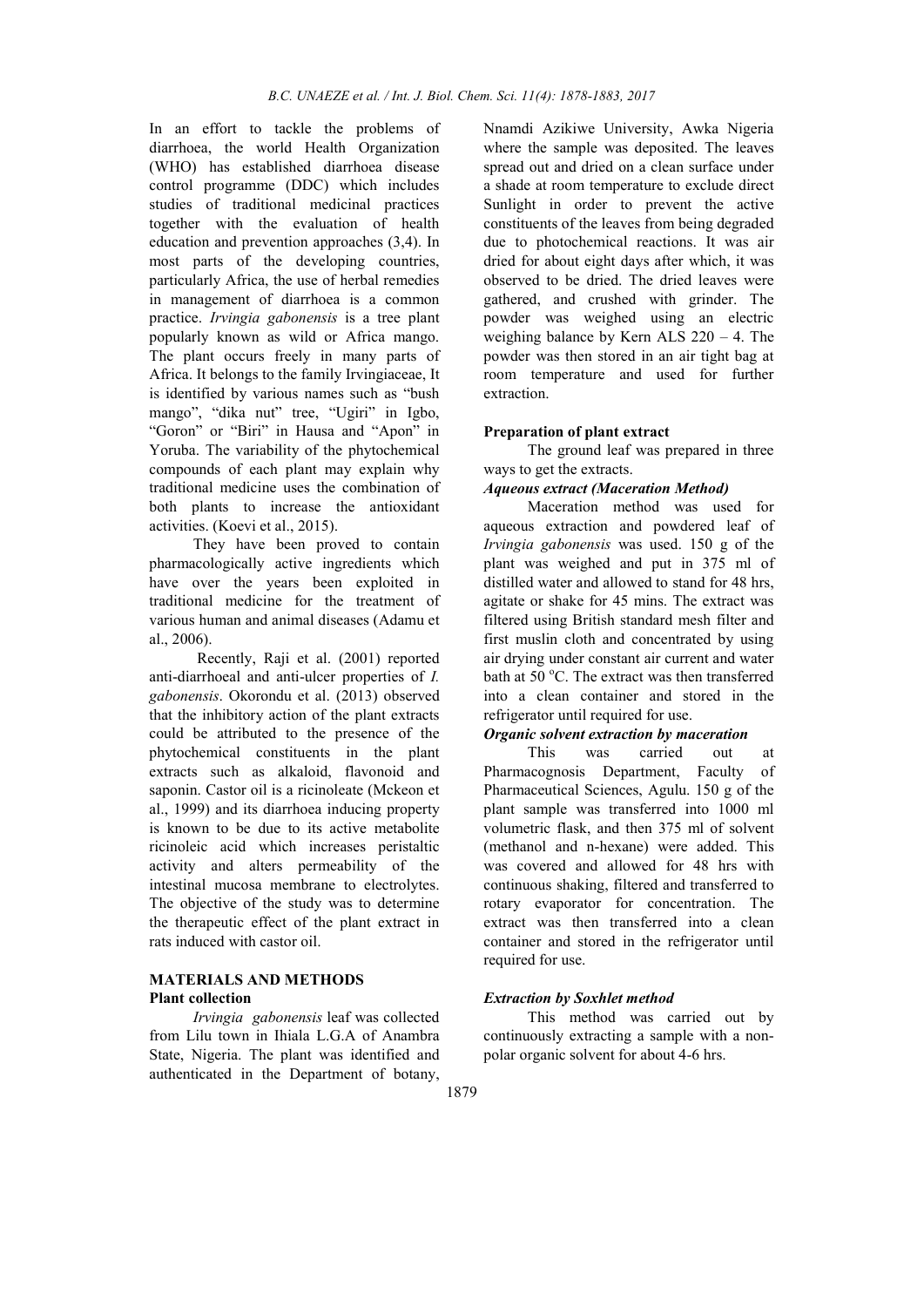## Experimental animal and diet

In the study, thirty-three (33) of about 8 weeks old healthy rats (*Rattus norvegicus*) weighing 92 – 138 g were used. The rats were kept in standard metal cages obtained from the faculty. Controlled conditions of temperature (25 $\pm$  20 °C), relative humidity  $(50 \pm 15\%)$  and normal photoperiod  $(12 - 12\%)$ hrs light – dark cycle) were maintained. Free access to standard pellet and water was ensured. Acclimatization of the rats to the metal cages  $(4 - 6 \text{ rats/cage})$  was done for seven days and maintained according to the NIH guideline for care and use of laboratory Animals (Saha et al., 2001).

Drug: Loperamide (2 mg) was obtained from Pharmacy Department, Nnamdi Azikiwe University Hospital, Nnewi, Anambra State, Nigeria.

# Anti-diarrhoea assay

The plant extract with three different solvents (n-hexane, aqueous and methanol) were used for the study. Eleven (11) cages allotted three albino rats each, out of the eleven cages, two were used as negative control and positive control, and nine cages were used as test groups.

The animals were fasted for 12 hrs and weighed. 2 ml of castor oil were given intragastically to each rat in each group to induced diarrhoea (Yegnanarayan and Shostri 1982), while papers were dropped underneath of the cages. Faecal materials were checked for the nature of stool passage; 30 min after administration of castor oil, diarrhoea was established, 2 ml of water was given to negative control and 2 ml of anti-diarrhoea (Loperamide) was given to positive control and volume equivalent of plant extract (100, 250 and 500 mg/kg) were given to test groups. Faecal materials were checked for consistency/frequency every 30 min for the characteristic droppings. The presence/absence of fluid material in the stool that stained the absorbent paper placed beneath the cages and nature of stool passed during 3 hrs period was recorded to determine the effect of plant extract on castor oil induced diarrhoea. Their absence was

recorded as a good protection from diarrhoea; also reduction in diarrhoea (watery Stool) is a protection.

#### Statistical analysis

The statistical method used was 2- way ANOVA and Bonferroni post-test. This was done at  $P < 0.05$  level of significance.

### **RESULTS**

Tables  $1 - 3$  show the results of effect of methanol, n-hexane and aqueous extracts of *Irvingia gabonensis* leaf on castor oil induced diarrhoea. After administration of castor oil, the rats were defecating watery stools (ws), then after administration of extracts, the watery stooling stopped. The methanol and nhexane extracts of *Irvingia gabonensis* show that in high doses (500 mg/kg), the number of stool droppings within 3 hrs of administration of extract was one (1) while the number of no stool dropping (No defecation) within 3 hrs of administration of extract was five (5), when compared with the anti-diarrhoea drug (loperamide)  $(P < 0.05)$  that had the same result. Then, the aqueous extract of *Irvingia gabonensis* shows that in high dose (500 mg/kg), the number of stool droppings within 3 hrs of administration of extract was two (2). In other ways, the methanol and n-hexane extracts of *Irvingia gabonensis* were more effective than the aqueous extract of *Irvingia gabonensis* at high doses (500 mg/kg). whereas, the aqueous and n-hexane extracts had the same number of stool dropping (2) and the number of no stool dropping (4) within 3 hrs at low (100 mg/kg) and middle (250 mg/kg) doses (Tables 2 and 3).

The Methanol extract of *Irvingia gabonensis* had the same result at middle dose (250 mg/kg) with anti-diarrhoea drug (loperamide) (Table 1).

The extracts significantly protected rats against castor oil- induced diarrhoea when compared with the control as evident in the nature and prolongation of onset. Loperamide (2 mg/kg) also significantly protected rats against castor oil-induces diarrhoea. The extracts effect was dose dependent (100, 250 and  $500 \text{ mg/kg}$ ).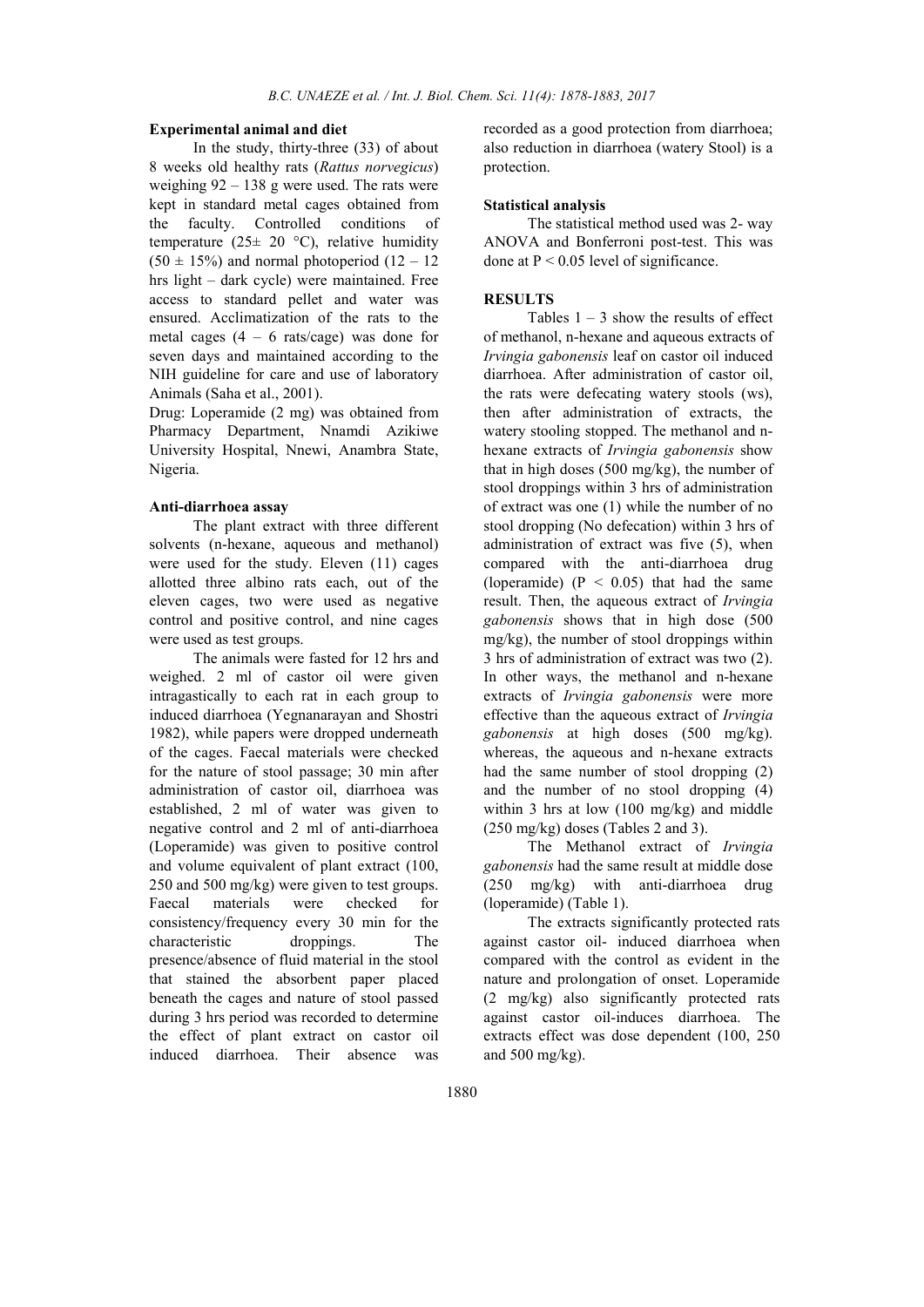Nature of stool, 30 min after administration of castor oil<br>Watery stool Extract doses (mg/kg) Weight (g) Volume Equivalent to dose administered (ml) Nature of stool at time interval  $(30 \text{ minutes})$ .<br>  $0-30$   $31-62-93-124-155-$  dropping within 3 b dropping within 3 hrs of adm. of extract  $\frac{2}{2}$ Number of no stool dropping within  $\frac{3 \text{ hrs}}{4}$  $0 - 30$  $\frac{61}{ND}$ 62-  $\frac{92}{ND}$ 93-  $\frac{123}{ND}$ 124-  $\frac{154}{ND}$ 155-  $\frac{185}{NS}$ Watery stool 100 125 0.13 SWS ND ND ND ND NS 2 4 Watery stool 250 119 0.29 ND ND ND ND NS ND 1 5 Watery stool Watery stool 500 Loperamide 118 121 0.59 0.41 ND ND ND ND ND ND ND ND ND ND HS HS 1 1 5 5

Table 1: Effect of methanol extract of *Irvingia gabonensis* on castor oil- induced diarrhoea.

WS = watery stool; SWS = semi – watery stool; HS = Hard stool; NS = Normal stool; ND= No defecation.

Table 2: Effect of aqueous extract of *Irvingia gabonensis* on castor oil- induced diarrhoea.

| Nature of stool, 30 min<br>after administration of | Extract<br>doses | Weight<br>(g) | Volume Equivalent<br>to dose administered | Nature of stool at time interval (30<br>minutes) |     |             |              |                 |             | Number of stool<br>dropping within 3 hrs of | Number of no<br>stool dropping |
|----------------------------------------------------|------------------|---------------|-------------------------------------------|--------------------------------------------------|-----|-------------|--------------|-----------------|-------------|---------------------------------------------|--------------------------------|
| castor oil.                                        | (mg/kg)          |               | (ml)                                      | 0 -<br>30                                        | 61  | $62-$<br>92 | $93-$<br>123 | 124-<br>154     | 155-<br>185 | adm. of extract                             | within 3 hrs.                  |
| Watery stool                                       | 100              | 118           | 0.11                                      | ND                                               | NS  | ND          | NS           | ND              | ND          |                                             |                                |
| Watery stool                                       | 250              | 129           | 0.32                                      | NS                                               | NΓ. | ND          | ND           | ND              | HS          |                                             |                                |
| Watery stool                                       | 500              | 119           | 0.59                                      | NS                                               | NΓ. | ND          | NE           | ND <sub>1</sub> | NS          |                                             |                                |
| Watery stool                                       | Loperamide       | 121           | 0.41                                      | ND                                               | NΓ. | ND          | ND           | $_{\rm ND}$     | HS          |                                             |                                |

WS = watery stool; SWS = semi – watery stool; HS = Hard stool; NS = Normal stool; ND = No defecation.

Table 3: Effect of n-hexane extract of *Irvingia gabonensis* on castor oil- induced diarrhoea.

| Nature of stool, 30 min<br>after administration of | Extract<br>doses | Weight<br>(g) | <b>Volume Equivalent to</b><br>dose administered (ml) | Nature of stool at time interval (30<br>minutes) |        |       |     |      |        | Number of stool<br>dropping within 3 hrs of | Number of no<br>stool dropping |
|----------------------------------------------------|------------------|---------------|-------------------------------------------------------|--------------------------------------------------|--------|-------|-----|------|--------|---------------------------------------------|--------------------------------|
| castor oil                                         | (mg/kg)          |               |                                                       |                                                  | $31 -$ | $62-$ | 93- | 124- | $155-$ | adm. of extract                             | within 3 hrs.                  |
|                                                    |                  |               |                                                       | 30                                               | 61     | 92    | 123 | 154  | 185    |                                             |                                |
| Watery stool                                       | 100              | 138           | 0.14                                                  | ND                                               | NS     | ND    | NS  | ND   | ND     |                                             |                                |
| Watery stool                                       | 250              |               | 0.28                                                  | NS                                               | ND     | ND    | ND  | ND   | HS     |                                             |                                |
| Watery stool                                       | 500              | 113           | 0.59                                                  | ND                                               | ND     | ND    | ND  | ND   | HS     |                                             |                                |
| Watery stool                                       | ∟operamıde       | 121           | 0.41                                                  | ND                                               | ND     | ND    | ND  | ND   | HS     |                                             |                                |

WS = watery stool; SWS = semi – watery stool; HS = Hard stool; NS = Normal stool; ND = No defecation.

#### 1881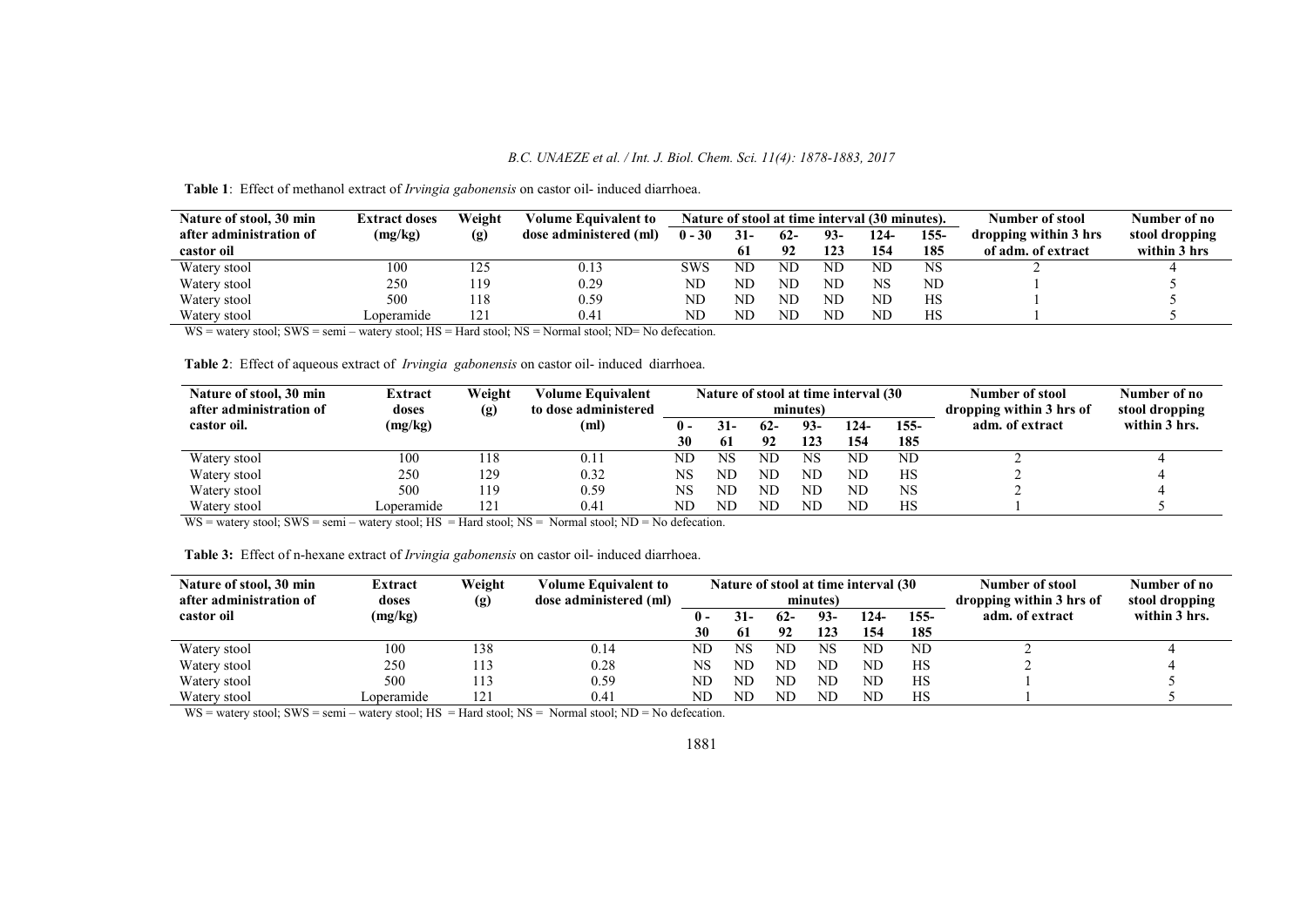## DISCUSSION

The results of the present study suggested that the methanol, n-hexane and aqueous extracts of *Irvingia gabonensis* had significant anti-diarrhoea effects. Castor oil is ricinoleate (Mckeon et al., 1999) and its diarrhoea inducing property is known to be due to its active metabolic ricinoleic acid which increases peristaltic activity and alters permeability of the instestinal mucosa membrane to electrolyte, particularly Na<sup>+</sup>, Cl<sup>-</sup> (Adzu et al., 2003) and water (Capasso et al., 1994).

Castor oil is also reported to induce diarrhoea by increasing the volume of intestinal content by prevention of the reabsorption of water.

The secretory diarrhoea is associated with an activation of Cl- channels, causing Clefflux from the cell, the efflux of Cl- results in massive secretion of water into the intestinal lumen and profuse watery diarrhoea (Longanga et al., 2000).

Diarrhoea was established 30 mins after administration of castor oil to the rats at volume equivalent to their weights. The results revealed that the extract was able to stop the diarrhoea in the rats within 3 hrs of therapy, showing that they exhibited anti-diarrhoeal effects. Effect of the extracts on castor oil induced diarrhoea in rat also showed protection ability of the extract was high. Abdulrahman et al. (2004) reported the same. The above findings are therefore, suggestive of nonspecific mechanism of action of anti-diarrhoeal activity of the extract. Moreso Unaeze et al. (2017) also suggested that the plant had anti diarrhoea effect.

### Conclusion

In conclusion, the present study has shown that extract of *irvingia gabonensis* is a potent anti- diarrhoeic agent which can be used for the effective management of diarrhoea.

# COMPETING INTERESTS

The authors declare that there are no conflicts of interest.

#### AUTHORS' CONTRIBUTIONS

This work was carried out in collaboration between all authors. Author CEI wrote the protocol, the first draft of the manuscript and managed the literature searches. Author ECE managed the analyses of the work and performed the statistical analysis. Author BCU carried out all laboratory works. Author RUN designed the study and supervised the work. All authors read and approved the final manuscript.

# ACKNOWLEDGEMENTS

The Authors are grateful to Anagonye Calistus of Biochemistry Department Nnamdi Azikiwe University Awka, Anambra State for his technical assistance.

### **REFERENCES**

- Abdullahi AL, Agho MO, Amos S, Gamaniel KS, Wambebe C. 2001. Antidiarrhoeal activity of the aqueous extract of *Terminalia avicennoides* roots*. Phytother Res.,* 15(5): 431- 434.
- Abdulrahman F, Inyang I S, Abbah J, Binda L, Amos S, Gamaniel K. 2004. Effect of aqueous leaf extract of *Irvingia gabonensis* on gastrointestinal tract in rodents. *Indian J. Exp Biol.,* 42(8): 787- 791.
- Adamu M, Fluck H, Croshaw B. 2006. *Medicinal Plants and Their Uses*. W. Feulsham and Comp. ltd: New York; 7- 15.
- Adzu B, Amos S, Amizan MB, Gamaniel K. 2003. Evaluation of the anti-diarrhoeal effects of Zizyplus spina-christi stem bark in rats, *Acta Trop.,* 87(2): 245-250.
- Capasso F, Mascolo N, Izzo AA, Gaginella T S. 1994. Dissociation of castor oilinduced diarrhoea and intestinal mucosal injury in rat: effect of NG-nitro-Larginine methyl ester. *British Journal of Pharmacology*, 113: 1127-1130.
- Jaiarj P, Wongkrajang Y,Thongpradilchote S, Peungvicha P, Burly-Apraphatsara N, Opartkiattikul N. 2000. Guava leaf extract, and topical haemostasis. *Photother. Res*., 14(5): 388-391.
- Koevi KKA, Millogo V, Hzounda Fokou JB, Sarr A, Quedraogo GA, Bassene E. 2015. Phytochemical Analysis and